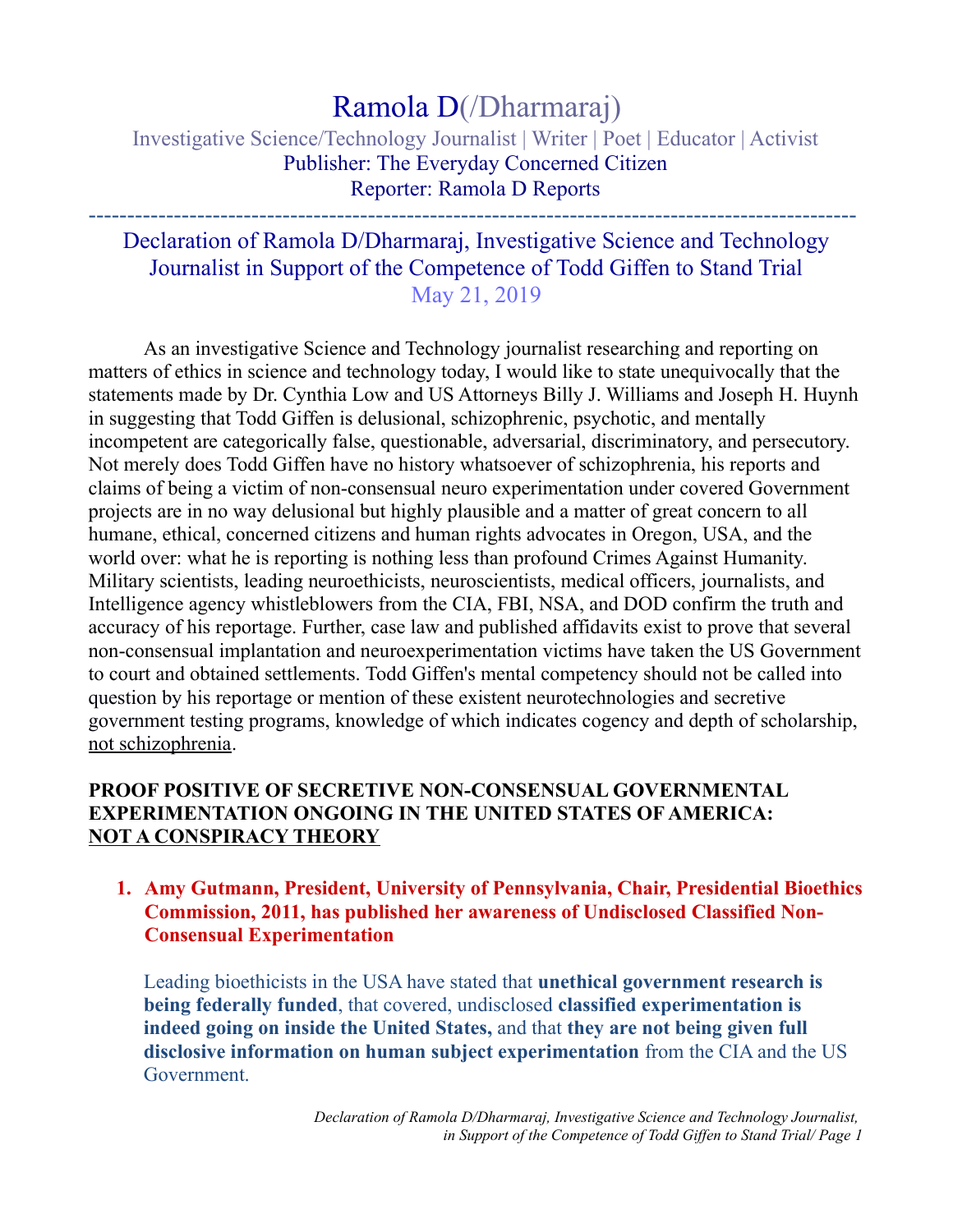In President Obama's Presidential Bioethics Commission's report released on December 15, 2011, Amy Gutmann, Chair concluded that although the 55,000 research projects (involving human subjects) they knew of needed to be archived and databased, they 1) "cannot say that all federally funded research provides optimal protections against avoidable harms and unethical treatment," 2) the Commission did not know about the scope and depth of classified research involving human subjects since covered agencies had not provided data, and 3) stated that she had learned the CIA was most definitely conducting research on humans within the United States, on which they were refusing to provide details.

"For example, the CIA did not submit project-level data to the RPD (Research Projects Database) because "the application by the C.I.A. of certain research results may implicate intelligence sources and methods, and thus cannot be discussed in the public domain." Letter from V. Sue Bromley, Associate Deputy Director, Central Intelligence Agency to Amy Gutmann, Ph.D., Chair, Presidential Commission for the Study of Bioethical Issues. (November 15, 2011). The CIA confirmed that all CIA-sponsored human subjects research is conducted in the United States – not abroad."

Footnoted in the updated 2012 version of the 2011 report MORAL SCIENCE/Protecting Participants in Human Subjects Research, Presidential Commission for the Study of Bioethical Issues; Discussed further here: No Waivers of Informed Consent, PERIOD: The Public Reports Ongoing Non-Consensual Experimentation and Demands the Common Rule Protect Citizens, Not Covert Activities/

https://everydayconcerned.net/2016/07/17/no-waivers-of-informed-consent-period-the-publicreports-ongoing-non-consensual-experimentation-and-demands-the-common-rule-protectcitizens-not-covert-activities/

2. **James Giordiano, Military Neuroscientist, Head of European Union Human Brain Project, Professor of Integrative Physiology in the Department of Biochemistry, and Chief of the Neuroethics Studies Program in the Center for Clinical Bioethics, at Georgetown University, has stated that Military Neuroexperimentation is currently ongoing in the United States, that the brains of select targeted individuals are being studied**, and that morbidity and mortality—which human rights advocates would term Crimes Against Humanity—attend the process.

Note also that Dr. Giordiano has published video lectures revealing that he is working both with the Department of Defense and the Department of Justice in Neuroexperimentation projects which include Neuro Modification, Neuro Surveillance, and Neuro Monitoring.

"The brain is the next battlespace…. We are targeting the brain…. Like (in) any race, the morbidity and mortality, going at this speed, with this level of integrity and this level of momentum, is real. We are tracking neurological or brain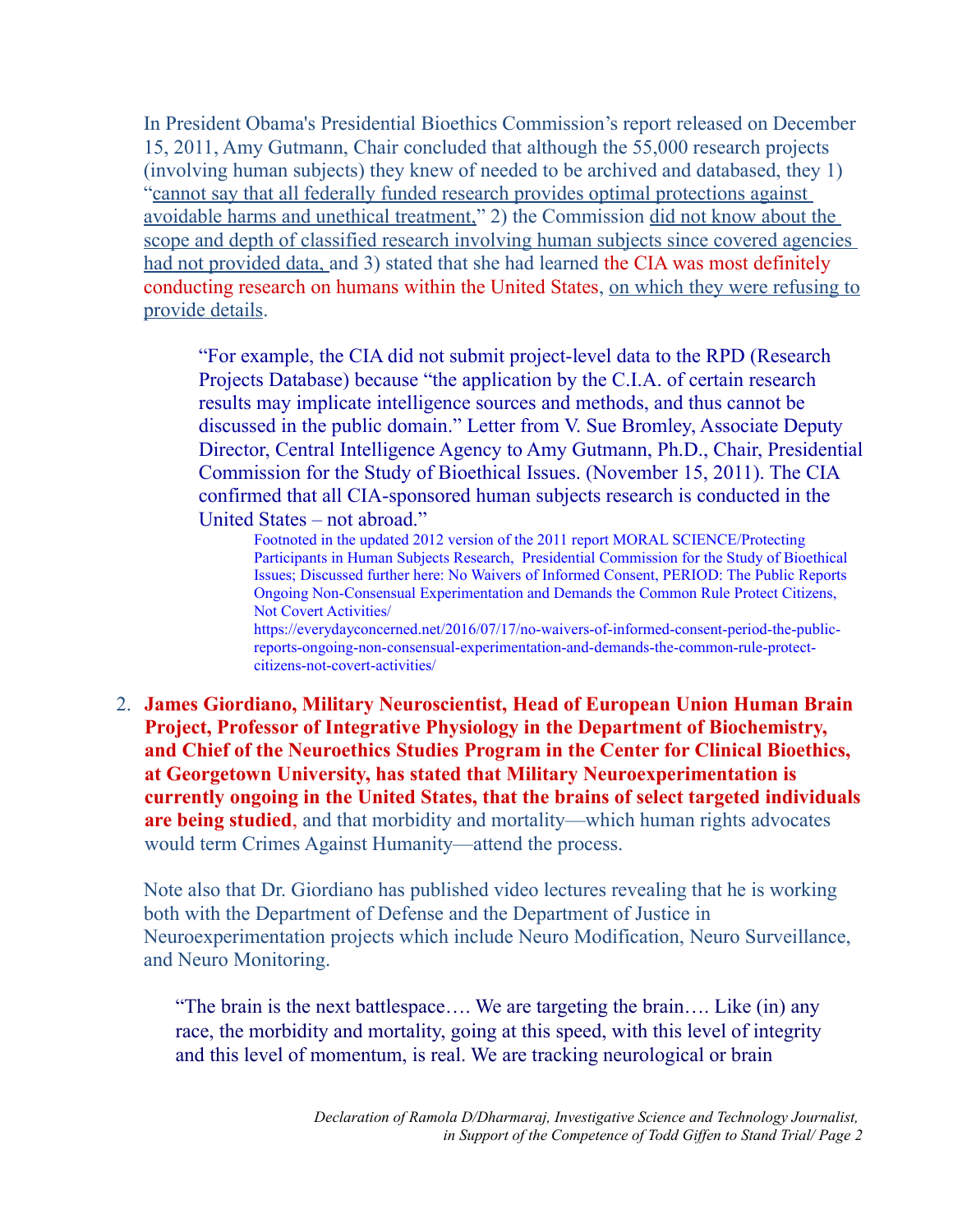signatures of key targeted individuals that are thought to represent whole groups....I can utilize neuro-pharmacologics and various forms of brain stimulation to extract information from key intelligence targets....TITAN (Tiered-Integrated Tracking and Access Networks) utilizes biologically-implantable chips to track key individuals and provide information about the way brains work to create narratives and behaviors...we are moving into the operational space. i.e., it is being used....High-output sensory stimulators (can be administered by UAVs (unmanned aerial vehicles), drones, or insect borne, or by large vehicles; cars, or tanks). These use sensory mobilizing agents that use high electromagnetic pulse energy that may also use high levels of sound and light energy and they disrupt neuro sensory functions. These are being used."

> --Dr. James Giordiano, from Dr. Eric Karlstrom's article, "Appendix 58: Dr. James Giordano (2017)-Weaponized Brain Science and Technology: Battlespace/ Organized Stalking Applications of Neuroweapons (youtube, pdf, and my notes)" --https://911nwo.com/?p=6464

3. **C. Forrest Faison III, the US Navy Surgeon-General has stated (Feb 6, 2019) through a spokesperson at an Emerging Biodefense Conference that Neuro Cognitive Weapons have been developed** and pose an emerging technological threat to American soldiers – suggesting both the fact of such weapons in the "emerging operational battlespace" (implying that such neuroweapons are already being developed by the US as well), and the need for military health care to address their effects.

"The Navy Surgeon General's office has done some stellar work in identifying non-kinetic threats that are part of the emerging operational battlespace. And they identify that one of the most threatening of these new non-kinetic threats is Neuro Cognitive Weapons, which is essentially a means, a technology that can induce advanced Alzheimer's symptoms in a matter of days in our troops. And there is no, to the best of my knowledge, there is no ongoing research within the military health system to advise physicians and to identify and treat this health effect."

> --Debra D. Schnelle retired US Army Officer, medical planner to members of Congress at a Blue Ribbon Study Panel on BioDefense, Feb 2019/Public Disclosure on Neuro Weapons & Neuro Technologies In Use Today/https://everydayconcerned.net/about/ramola-dreports/todays-scienceand-technology/public-disclosure-on-neuro-weapons-and-neuro-technologies-in-use-today/

4. **Robert Duncan, Harvard PhD, DOD/CIA scientist with background in Cybernetics, Artificial Intelligence, Neuroscience has stated that unethical neuroexperimentation projects involving Brain Computer Interface technologies, Neuro Hacking, EEG Heterodyning, Synthetic Telepathy, and Neuro Programming are indeed being run**, that these are compartmentalized black projects, and that he was personally responsible for helping develop some of these invasive, intrusive, and destructive neurotechnologies.

Dr. Duncan also testifies to the secrecy of field weapons testing in the USA of Electronic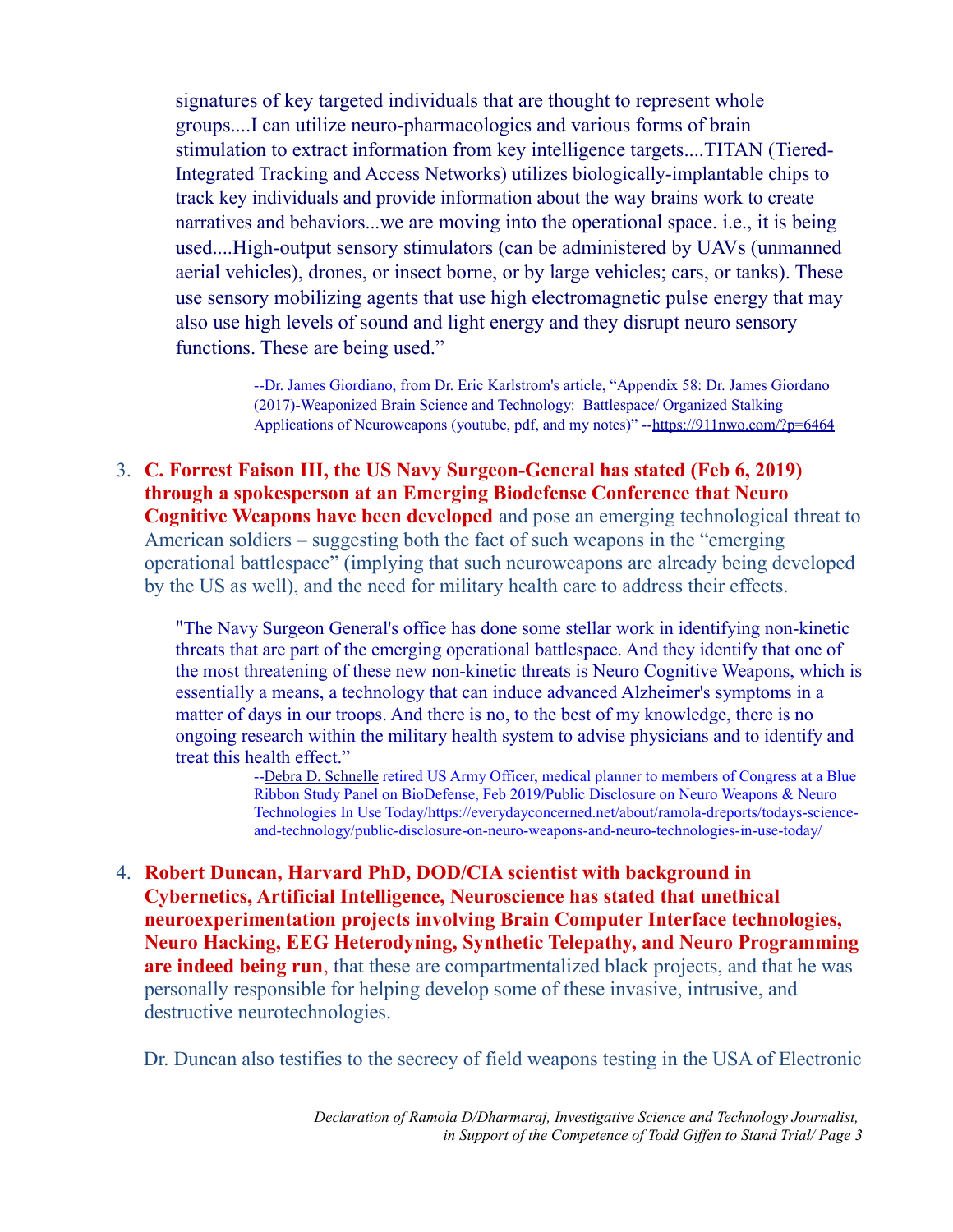Warfare "non-lethal" weaponry also referred to as anti-personnel Directed Energy Weapons—which are publicly being contracted by the US Air Force, US Marine Corps, US Navy, and US Department of Defense to Defense companies for weapons-testing, while information on <u>field testing</u> is being concealed under classified covers and redacted on FOIA requests for information.

"I ignorantly participated in building cogs for the subsystems of the machine, like the Jews who dug their own graves in the Nazi Holocaust...But I assure you that I am not alone. Indeed, most scientists and engineers working on DoD projects have no idea how the pieces ultimately fit together and how the system as a whole will be misused...

"Colonels involved with the EEG heterodyning weapon claim they have demonstrated its lethality many times. I have since identified many people they have killed in this way." --Dr. Robert Duncan, The Matrix Deciphered

"There are so many brave men and women serving in the armed forces who fight and protect us for the American values they believe in. But because of the silos of information called compartmentalization in the security agencies and the lack of accountability and oversight of black operations and some top secret projects, diabolical elements become rogue or worse destroying the very country they are tasked with protecting turning it into a hypocrisy rather than a democracy....

This has been my project for about two years, investigating government corruption, incompetence, and cover-up upon which I accidentally stumbled one day while looking at a reverse MRI scheme to inject electromagnetic signals into the brain for virtual reality applications. I have interviewed over two hundred people and worked on the highest level of military projects for the U.S., NATO, and U.K. and have given videotaped testimony to senators and representatives on this topic resulting in lip service since they have no real power to enforce. Two high level FBI agents and a couple CIA agents have come forward to validate the existence of a MKULTRA like project that continues to grab random people for mind control experimentation. Two of these have since become part of the program and endure daily psychotronic tortures. All the torture can be done using directed energy psychotronic weapons."

--Dr. Robert Duncan, The Matrix Deciphered, pp 10

"There are many stake holders. A weapon more powerful than the atomic bomb for influencing populations is quite sought after by many countries. It is another arms race.

When weapons are "field tested" they need to be very secretive. The database for the probability matrices of the efficacy on each culture and language needs to be done for improvements, development, and evolution of the AI system."

> --Dr. Robert Duncan/Robert Duncan, Regarding 6/10 NYT Article on Gang-Stalking & Targeted Individuals: "When Weapons Are "Field Tested" They Need To Be Very Secretive"/https://everydayconcerned.net/2016/06/11/robert-duncan-regarding-610-nytarticle-on-gang-stalking-targeted-individuals-when-weapons-are-field-tested-they-needto-be-very-secretive/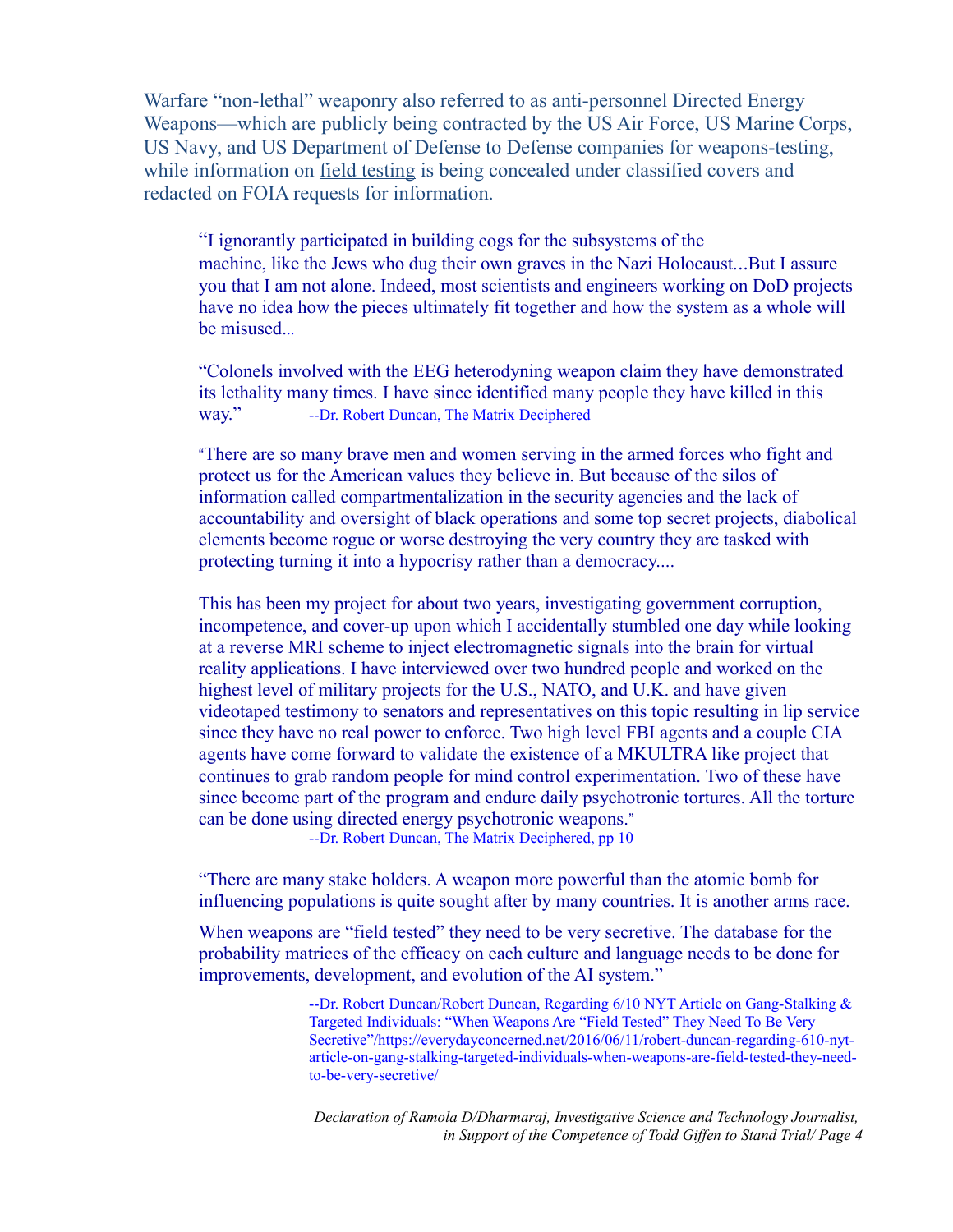5. **Representative Jim Guest (R, Missouri) revealed to the nation in 2007 that nonconsensual RFID implantation and tracking of Americans with Verichips was ongoing, and had been ongoing for decades before Verichip was manufactured.** He also revealed knowledge and awareness of electronic weapons torture and organized stalking and harassment run on Americans and asked members of the Legislature to assist in ending these abuses.

> "I am asking you to play a role in helping these victims and also stopping the massive movement in the use of Verichip and RFID technologies in tracking Americans.

Long before Verichip was known we were testing these devices on Americans, many without their knowledge or consent. With the new revelations of the cancer risk besides the privacy and human (rights/health) problems with the use of Verichip and RF signals, I am asking for your help in stopping these abuses and aiding those already affected." –Representative Jim Guest's letter to Members of the Legislature, October 10, 2007. His letter is posted at:https://everydayconcerned.net/ti-station/representative-jim-guests-letter/

6. **Lynn Surgalla, Vice-President of the US Psychotronics Association informed Congress in 2005 that the testing of Non-Lethal Weapons on Americans and citizens worldwide was illegal and unethical, and that there was no such thing as a non-lethal weapon**, they were all illegal and criminal weapons of torture and lethal at certain doses and intensities; she also advised that Remote Neural Monitoring was one form of psychotronic weaponry which was being used to terrorize populations.

> "As Former Vice-President of the United States Psychotronics Association, I assure the Congress that the illegal testing, development and use of Psychotronic, Microwave, Laser and other forms of Electromagnetic Directed Energy Weaponry is a matter of grave concern to both the US and International Communities. These weapons are ALL potentially LETHAL, although sublethal injuries may also be inflicted as with the use of any other lethal weapon such as a gun, knife or chemical poison. Assault and Battery and/or torture/murder with any form of Directed Energy Weapon IS Assault and Battery and/or torture/murder with a LETHAL WEAPON. Despite claims to the contrary by criminal elements in our own government, there is NO SUCH THING as a NONLETHAL WEAPON (even those currently in vogue for "Slow Kill" tortureinterrogation by war criminals worldwide)."

--Dr. Lynn Surgalla, Letter to Congress, 2005, for use also in court

"COMPUTERIZED TELEMETRIC REMOTE BRAIN MONITORING (Remote Neural Monitoring RMN) is ONE form of PSYCHOTRONIC WEAPONRY (similar to a cell-phone network which DIRECTLY ATTACKS THE BRAINS & BODY ORGANS OF THE UNSUSPECTING PUBLIC with a COMPUTER-MULTIPLEXED "SYNTHETIC (artificial) TELEPATHY" NETWORK)."

--Dr. Lynn Surgalla, Email sent 29 October 2008 to the Department of Justice, titled "SUBPOENA ALL GOVERNMENT & MILITARY DOCUMENTS CURRENTLY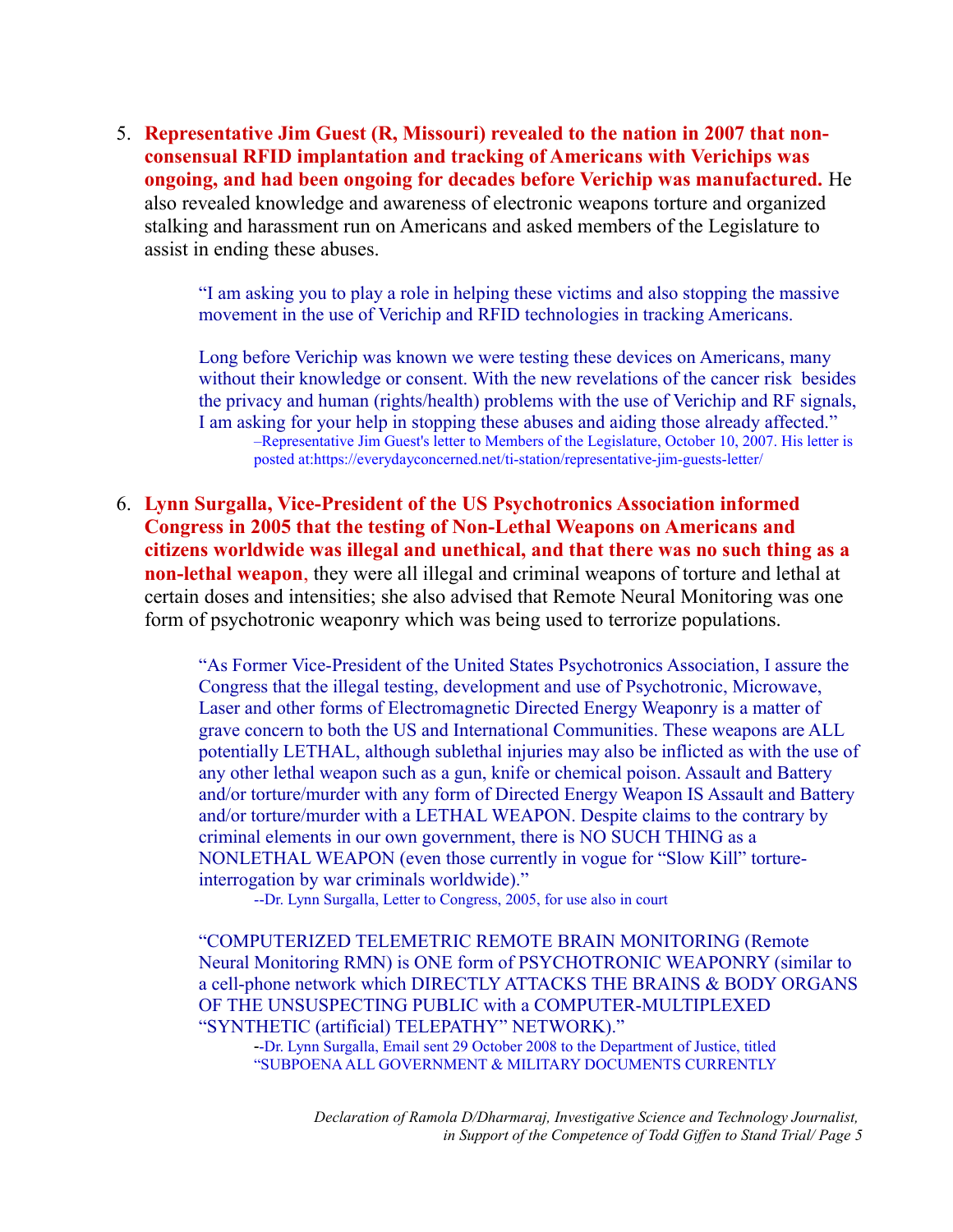AVAILABLE WORLDWIDE in order to PROCEED WITH WARCRIMES PROSECUTION (RE: TI books)

#### **7. Senator John Glenn revealed in 1997 with his sponsorship of the Human Subject Research Protections Act, Bill no. 193 (which regrettably was never passed) that non-consensual human experimentation was ongoing in the United States:**

"The first principle of the Nuremberg Code states that the voluntary consent of the human subject of research is absolutely essential. Unfortunately, as we look back through our history since the late 1940's, it appears that researchers in America may not have taken all that Nuremberg lesson completely to heart.

I ask my colleagues what the following names might have in common: thalidomide, Tuskegee, and Willowbrook?

Well, the answer is that these are all sad examples of unethical research conducted in the United States, and in the United States well after the Nuremberg Code was issued, adopted and worldwide attention had been focused on some of the abuses of that time during World War II.

Given this history, I find it astounding that even after Nuremberg, the thalidomide babies, Willowbrook, Tuskegee and the cold war radiation experiments, and who knows how many other cases, we still don't have a law on our books requiring that informed consent--those two words, `informed consent'--be obtained prior to conducting research on human subjects."

> --Senator John Glenn's statement to Congress in 1997 http://web.archive.org/web/20050213152224/http://www.cs.virginia.edu/~alb/glennIntro. html

**8. Senator Dennis Kucinich (Ohio) sought to introduce the Space Preservation Act in 2001, also never passed, via H. R. 2977, which clearly indicates that biologicallyaffecting energy weapons were being used on populations, which needed to be banned.** The weapons this Act sought to ban were defined as:

 "(III) directing a source of energy (including molecular or atomic energy, subatomic particle beams, electromagnetic radiation, plasma, or extremely low frequency (ELF) or ultralow frequency (ULF) energy radiation) against that object; or (IV) any other unacknowledged or as yet undeveloped means.

(11) Inflicting death or injury on, or damaging or destroying, a person (or the biological life, bodily health, mental health, or physical and economic well-being of a person) -- (I) through the use of any of the means described in clause (i)or subparagraph (B); --(II) through the use of land-based, sea-based, or space-based systems using radiation, electromagnetic, psychotronic, sonic, laser, or other energies directed at individual persons or targeted populations for the purpose of information war, mood management, or mind control of such persons or populations."

--The Space Preservation Act/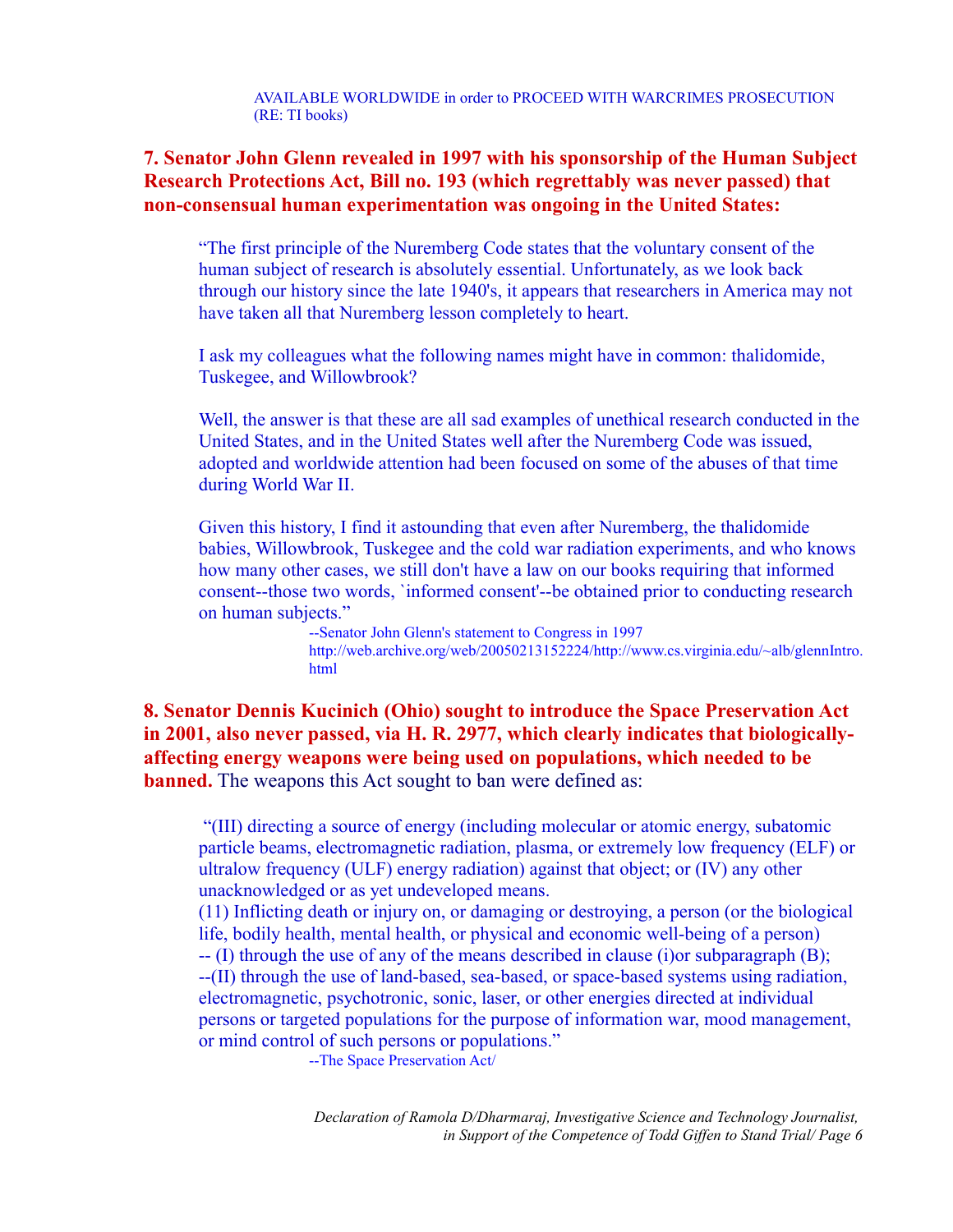https://everydayconcerned.files.wordpress.com/2018/04/usa-space-preservation-act-2001.pdf

**9. Police Chief Michael Basgall in Clovis, California examined in 2013 the question of psychotronic neuroweapons including Voice to Skull technology as a future tool for use by PDs and concluded they had "the potential to be a great tool for law enforcement" but would "require complete public support" since "the public may be strongly adverse to its use by law enforcement due to its extremely intrusive nature."**

> --What Impact Will Psychotronic Weapons Have on Crisis Negotiation Teams by the year 2020?/by Michael Basgall, Clovis Police Department/April 2013 https://everydayconcerned.files.wordpress.com/2019/03/what-impact-will-psychotronicweapons-have-on-crisis-negotiation-teams-52-basgall.pdf

#### **DOCUMENTS TESTIFYING TO USE OF HUMAN SUBJECTS FOR TESTING OF NON-LETHAL WEAPONS, BIOWEAPONS, AND NEUROWEAPONS**

Numerous declassified documents and reports testify to the use of human subjects by military and Intelligence agencies for human effects testing and bio-behavioral research, and to the Government's interest in using technology for behavior control of populations including:

·The US Department of Defense's declassified document, Bioeffects of Selected Non-Lethal Weapons/ https://everydayconcerned.files.wordpress.com/2018/04/bioeffects\_of\_selected\_n

on-lethal\_weapons.pdf made available on FOIA request in 2006 to Donald Friedman as well as to Dr. Millicent Black;

•2002 US Air Force Research Laboratory report Biological Effects of Directed Energy https://everydayconcerned.files.wordpress.com/2018/04/ada408809- 1.pdf, summarizing findings from a contract with Veridian Engineering;

• The USAF Radio Frequency Radio Dosimetry Handbook/

https://everydayconcerned.files.wordpress.com/2018/04/18j\_2009\_u-s- \_air\_force\_directed\_energy\_bioeffects\_divsion\_radio\_frequency\_radiation\_branc h\_handbook\_5th\_editor\_july\_2009.pdf which spells out the known dosages of radiation and frequencies which affect different body parts, in projects the US like Russia has been working on for decades, since the 1950s;

·The 1994 DOD/DOJ Memorandum of Understanding signed by Attorney General Janet Reno and Secretary of Defense John Deutch on the joint development and planned testing of non-lethal weapons and undisclosed, classified "advanced technologies" which from all research points to possible "psycho-corrective" or "behavior modification" neuromodification weapons on Americans./ https://everydayconcerned.files. wordpress.com/ 2019/03/foia\_request\_18-00129\_-\_mou.pdf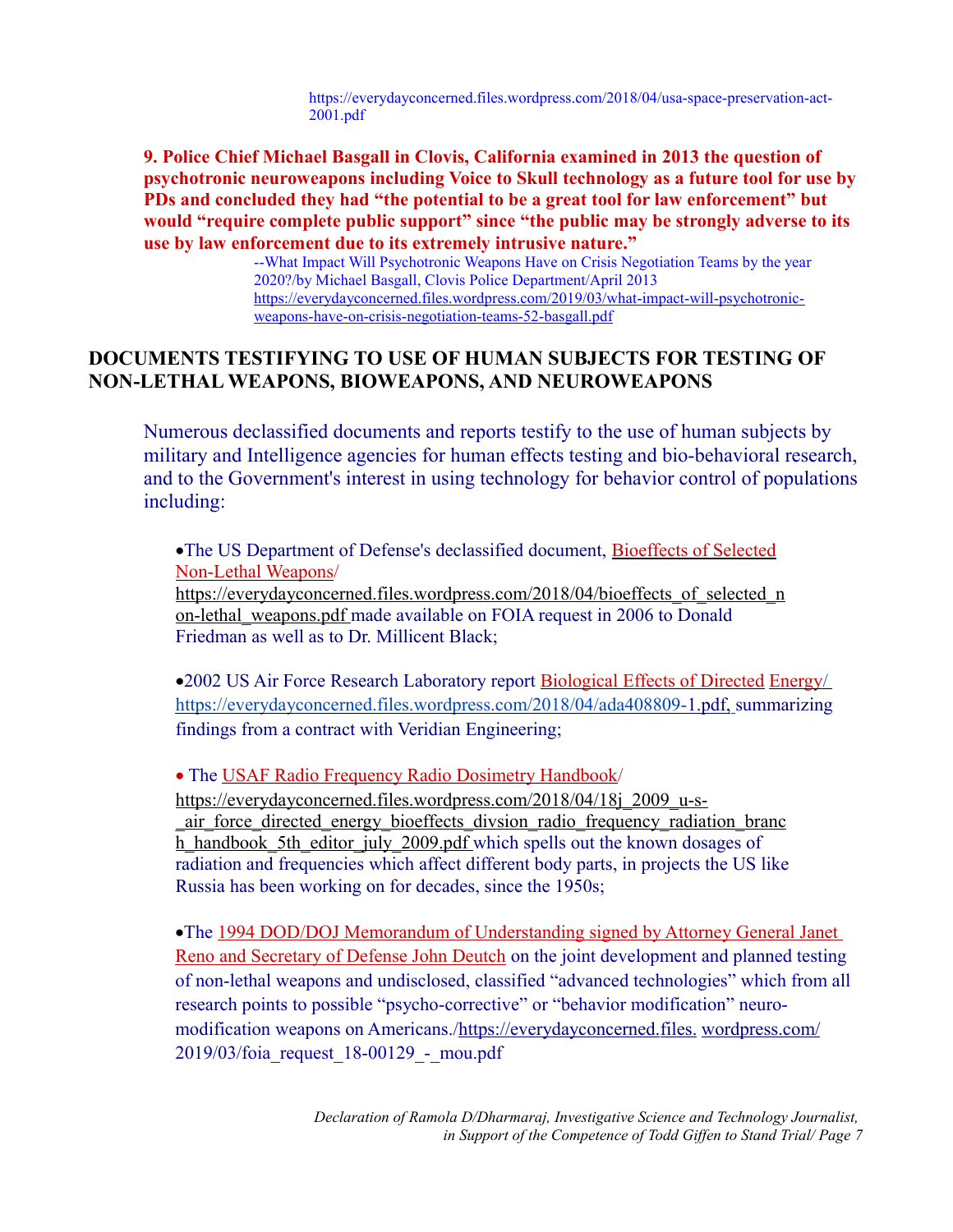## **CASES INVOLVING AMERICAN CITIZENS SUING THE US GOVERNMENT FOR NON-CONSENSUAL IMPLANTATION AND EXPERIMENTATION**

Over the past few decades, numerous US citizens have undergone radiological scans, toxicological analyses, SCADA analysis and proved the presence of non-consensual RF implants and Wireless Body Area Networks in their bodies, found to be FCC-licensed to Universities, military bases, and private corporations, clear evidence of their bodies being non-consensually used in experimentation without Informed Consent. Some have had implants surgically removed and sued the US government, including:

- **Richard Cain vs Barack Obama, Department of Defense, CIA**, Space and Naval Warfare Systems Command (SPAWAR) et al., Civil Action CV14-05375, Filed in the US District Court of California, July 23, 2014; The Richard Cain lawsuit is here: https://everydayconcerned.files.wordpress.com/2019/03/cain-v. department-of-defense-et-al.pdf
- **David A. Larson And Brandi Lynn Baker Vs. Central Intelligence Agency,**  Leon Panetta, in his individual capacity as Director, CIA, Eric H. Holder, Jr., Attorney General, Alberto F. Gonzales, Stephen Kappes, Joseph H. Schulman, San Bernardino County Sheriff Department, Bureau Of Prisons, Alfred Mann Foundation and George H.W. Bush; United States District Court/Central District Of California - Case No: CV- 09-01296; Filed in 2011 at the US Court of Appeals, June 21, 2011, Ninth Circuit Court; The David Larson Report is here: https://everydayconcerned.files.wordpress.com/2019/03/larson-report-edit.pdf
- **James Wahlbert:** http://www.thetruthdenied.com/news/2012/07/06/mindcontrol-gang-stalking-implants-testimony-of-james-walbert-dr-barrie-trower/

In the face of such clear-cut evidence of ongoing non-consensual implantation and experimentation as detailed above as well as existent Neurotechnologies and Directed-Energy Weapons, there is no evidence to this reporter that Mr. Giffen is delusional when he mentions these nor that his "ideas" regarding EMF/Neurotechnologies or NSA ESP and Military Psychological Operations (such as harassive whistling) being used on him and others, as contained in his public-education and humanitarian activism efforts (via websites and posted documents) to raise public awareness are in any way delusional.

The purpose of my Declaration is to establish that it is absolutely not a sign of "delusion," "paranoia," or "schizophrenia" when anyone reports or mentions the suspected use on their person of emerging electromagnetic technologies or emerging remote neural monitoring neurotechnologies such as Remote Viewing, NSA ESP, BCI